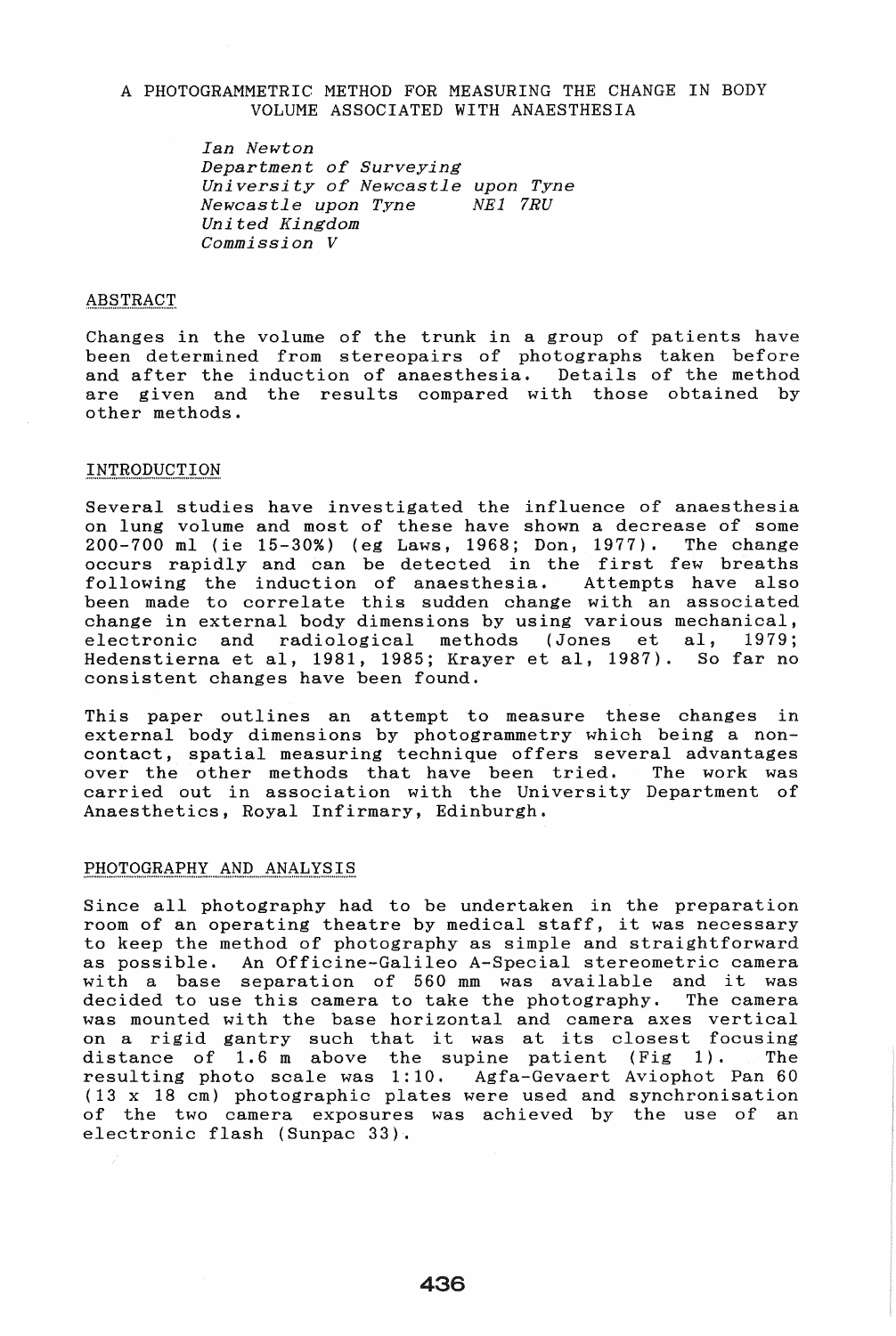

Fig 2 One photograph from a typical stereopair taken during this study. Note the four orientation targets. the scale bar and the rigid mattress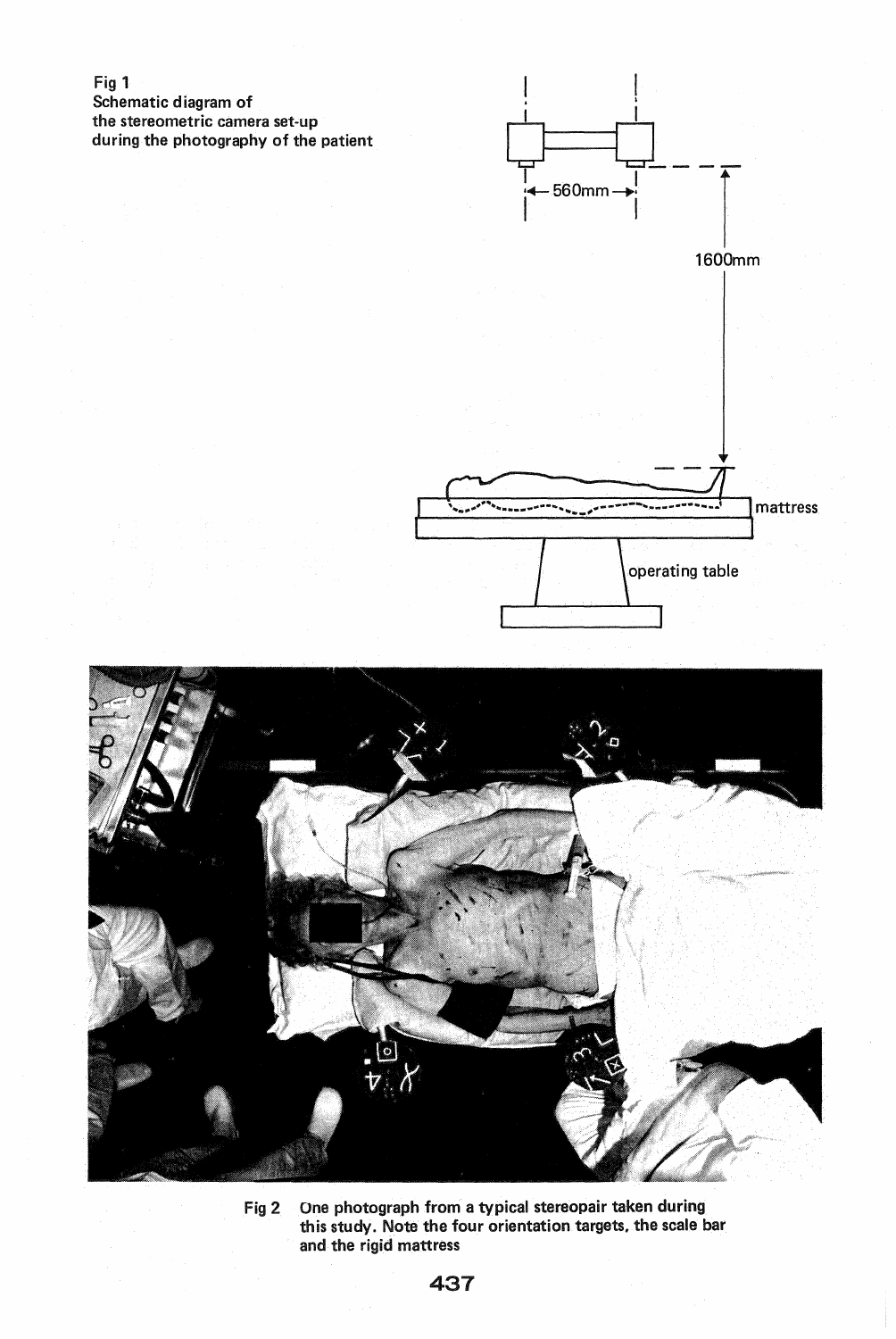It was essential to ensure that no skeletal movement occurred during the period of photography. This was accomplished by using a mattress filled with polystyrene beads (Howmedica Vac-Pac) on the operating table. The supine patient was allowed to rac, on the operating taste. The suprise pattent was arrowed to mattress became rigid and moulded to the shape of the back and<br>lower sides of the body. As a further check on skeletal As a further check on skeletal movement, reference points were marked with ink on the skin of the trunk at the anterior superior iliac spines and the humeral heads.

Four targets, firmly attached to the operating table, facili tated relative orientation and provided height control for absolute orientation. A scaling check was provided by a metric scale bar placed alongside the patient.

Breathing affects the external body dimensions and it was necessary to monitor this in order to ensure that the this in order to ensure that stereopairs of photographs were taken at the same point of the breathing cycle (end-expiration). This was done by monitoring intragastric pressure wi th a nasogastric tube and displaying the changes on an oscilloscope.

Prior to photography the patient's skin over the chest and abdomen was randomly marked with a brown surgical skin randomly marked with a brown surgical skin antiseptic (povidone iodine) to improve texture and provide a better surface for photogrammetric observation. was then allowed time to relax and to achieve a stable state of quiet breathing. The first stereopair of photographs was taken at end-expiration using the following technique:-

- (i) Just before end-expiration the camera shutters were opened electronically by solenoid triggers.
- (ii) Exactly at end-expiration the electronic flash was fired manually to provide illumination for synchronous exposure of the two photographic plates.
- (iii) The shutters were closed.

New plates were then placed in the cameras, anaesthesia was induced (using a slow injection of thiopentone  $2-4$  mg kg<sup>-1</sup>) and once regular quiet breathing was present, a second stereopair of photographs was taken at end-expiration using the same technique. The time interval between the two stereopairs was<br>approximately 3 minutes. Fig 2 shows one photograph of a Fig 2 shows one photograph of a typical stereopair.

After processing, each stereopair of photographs (in the form of negatives) was set up in a Wild A7 stereoplotter in the University Department of Surveying, Newcastle upon Tyne. A model scale of 1:4 was chosen and a plotting scale of 1:2 with a contour interval of 10 mm. Contoured maps of the visible parts of the body surface were produced in the normal way for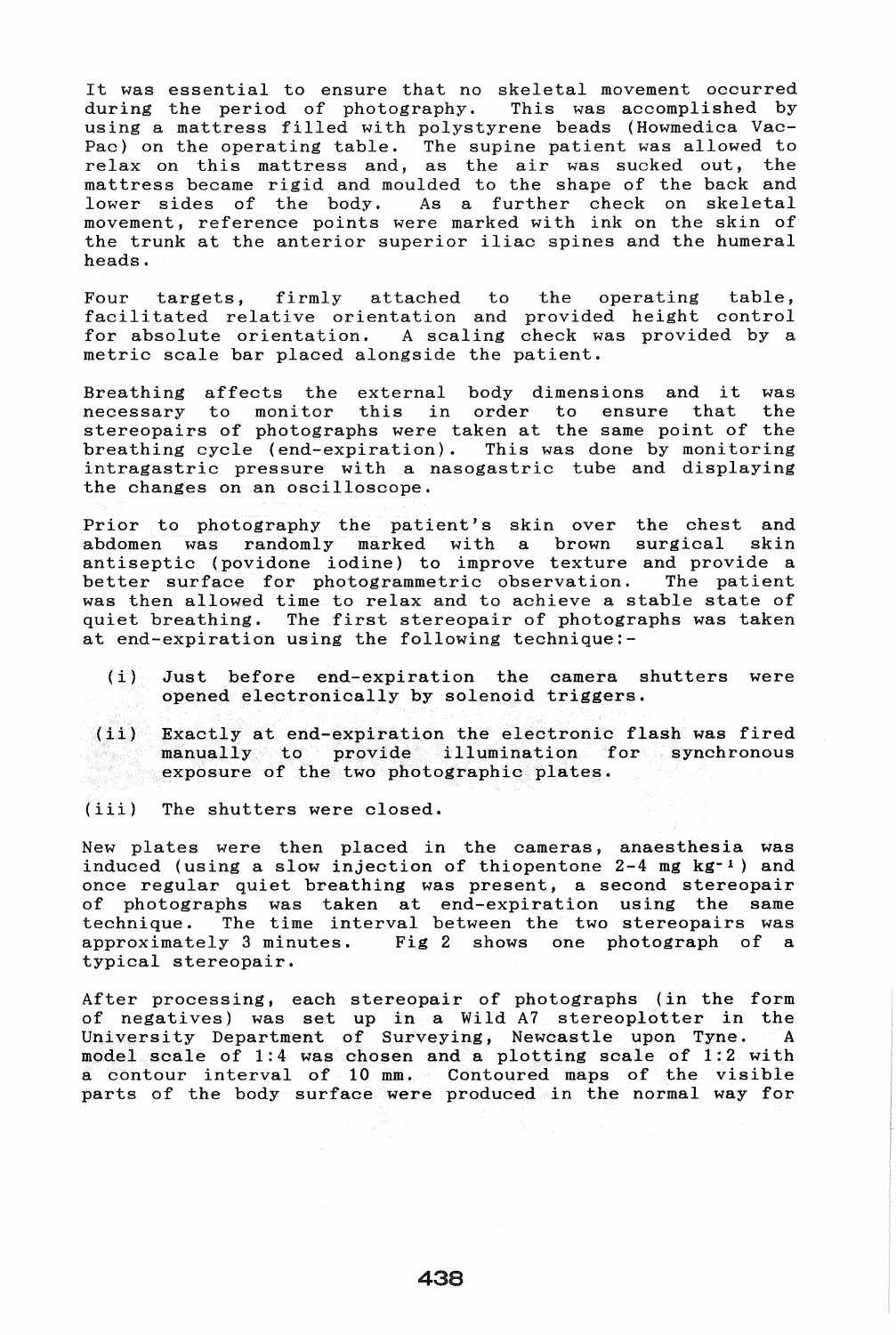

Fig 3 Contoured maps of a patient's body (contour interval 1 cm) before and after induction of anaesthesia. Note the ribcage, middle segment and abdomen subdivisions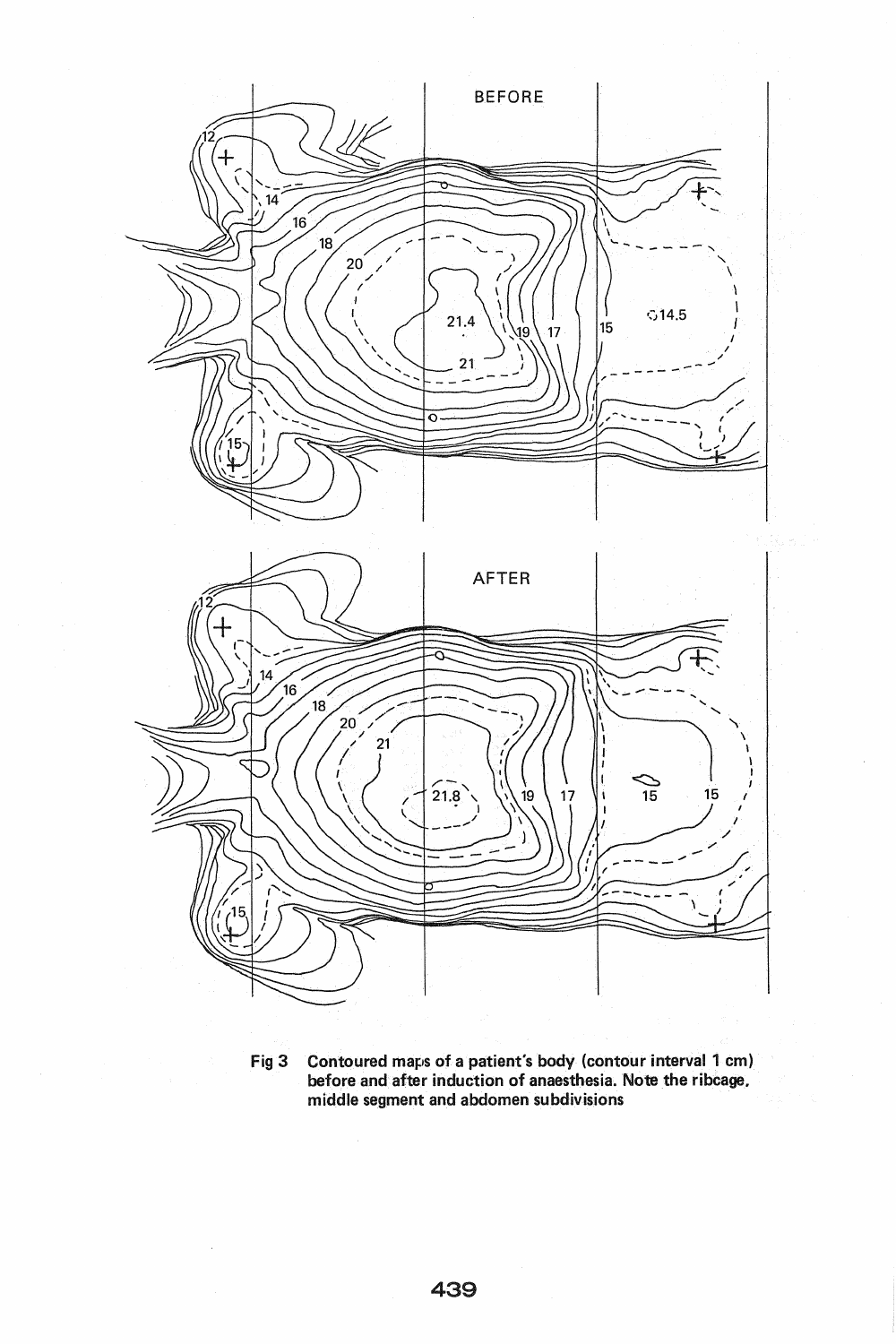each patient before and after induction of anaesthesia (Fig 3). In each case the reference datum for the contours was one of the targets attached to the operating table and checks on skeletal movement were made by reading the heights of the reference points marked on the patient's skin.

Analysis of the contoured maps was undertaken in the University Department of Anaesthetics, Edinburgh. Each contoured map, which extends from the sternal notch to the pubic arch, was divided into three equal portions by drawing in transverse<br>lines as shown in Fig 3. The upper portion approximated to The upper portion approximated to pure ribcage, the middle portion a combination of ribcage and abdomen and the lower portion pure abdomen. The volumes of each of these three portions above the lowest completely visible contour common to the two contoured maps of any patient were determined. In this process the areas were measured using a digitising tablet connected to a BBC microcomputer and the volume computations were based on the end area formula:

$$
V = \frac{D}{2} [A_1 + 2(A_2 + A_3 + \ldots, A_{n-1}) + A_n]
$$

**RESULTS** 

| Patient<br>No. | Sex. | Age<br>(yr) | Ht<br>$\pmb{(cm)}$ | Wt<br>(kg) | %<br>Expected<br>weight |  |
|----------------|------|-------------|--------------------|------------|-------------------------|--|
| 1              | F    | 22          | 165                | 67.5       | 115                     |  |
| $\overline{2}$ | M    | 63          | 175                | 70         | 101                     |  |
| $\overline{3}$ | M    | 53          | 170                | 57         | 86                      |  |
| 4              | F    | 54          | 173                | 56         | 84                      |  |
| 5              | М    | 78          | 171                | 81         | 122                     |  |
| 6              | M    | 52          | 179                | 56         | 75                      |  |
| 7              | F.   | 65          | 158                | 39         | 69                      |  |

Table I CHARACTERISTICS OF PATIENTS

Following Area Ethical Committee approval, seven patients agreed to take part in this study and Table I gives their characteristics. Table II lists the volumes measured in the awake state and the changes that occurred with the induction of anaesthesia. The figures show that there was no systematic change in the volume of the total body with anaesthesia or any relationship between volume change and body weight, height, sex or age.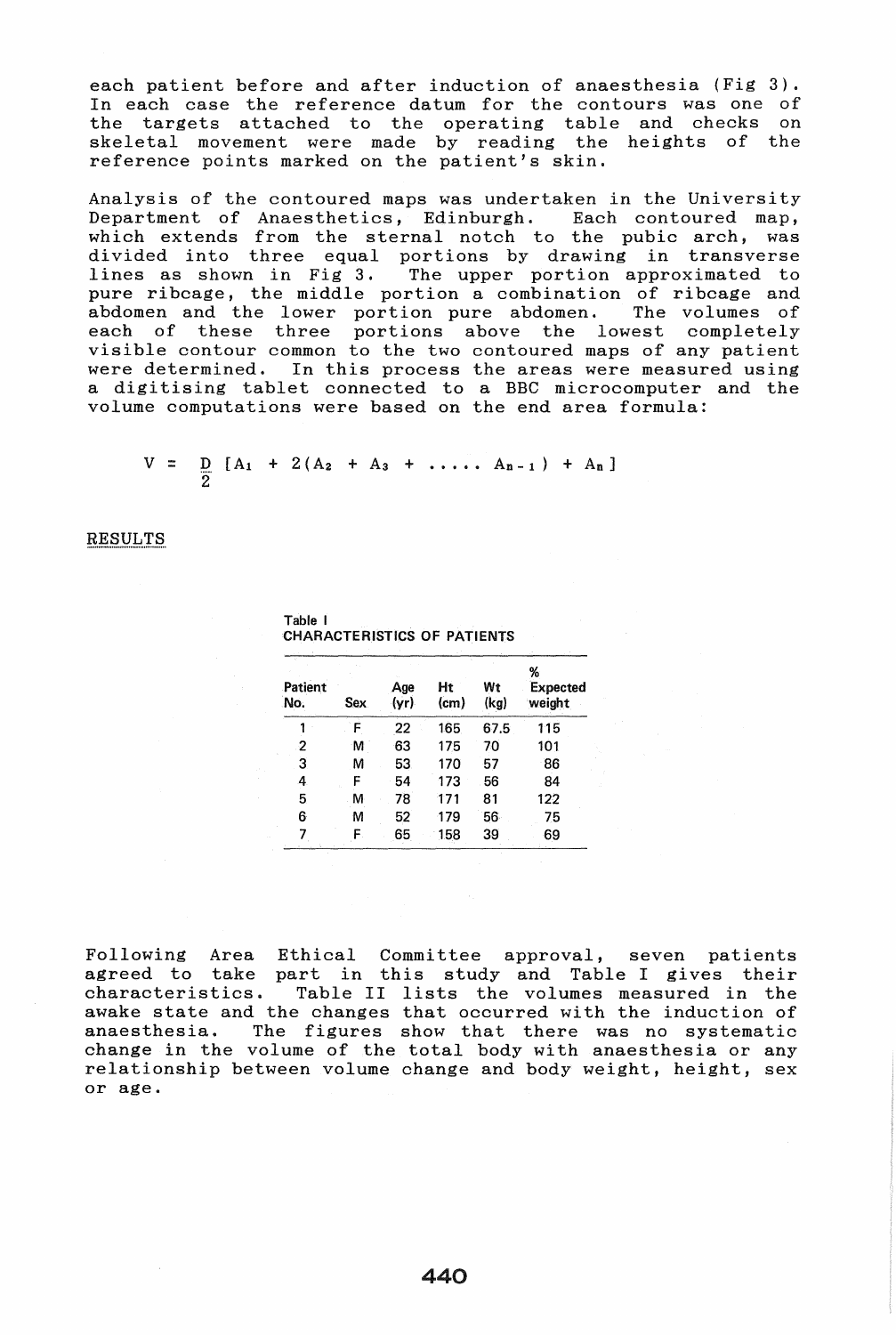#### Table II MEASURED VOLUME OF TOTAL BODY, RIBCAGE, MIDDLE SEGMENT AND ABDOMEN, AND THE CHANGES IN THESE VOLUMES WITH THE INDUCTION OF ANAESTHESIA

| Patient<br>No. | (ml)<br>Total |        | (m <sub>l</sub> )<br>Ribcage |        | Mid segment (ml) |        | Abdomen<br>(m) |        |
|----------------|---------------|--------|------------------------------|--------|------------------|--------|----------------|--------|
|                | Awake         | Change | Awake                        | Change | Awake            | Change | Awake          | Change |
|                | 9088          | $-352$ | 3373                         | $-186$ | 3467             | $-59$  | 2248           | $-107$ |
| 2              | 10983         | $+246$ | 3711                         | $-40$  | 4816             | $+50$  | 2454           | $+239$ |
| 3              | 10202         | $+255$ | 3323                         | $+104$ | 4547             | $-41$  | 2332           | $+192$ |
| 4              | 12788         | $+77$  | 4297                         | $+342$ | 5366             | $-160$ | 3125           | $-105$ |
| 5              | 21290         | $-846$ | 5450                         | $-491$ | 7931             | $-186$ | 7909           | $-170$ |
| 6              | 12397         | $-274$ | 4781                         | $-49$  | 5620             | $-59$  | 1996           | $-166$ |
| $\overline{7}$ | 6456          | $+505$ | 2386                         | $+252$ | 3431             | $+92$  | 639            | $+161$ |

In four of the seven patients however the volumes of all the body portions either increased or decreased. The maximum volume change did not occur in any particular portion but the middle portion never contained the largest change. Further the volume change as a percentage of the volume before anaesthesia showed a significant correlation with obesity in the case of<br>the ribcage. Obesity is here defined as the percentage ratio Obesity is here defined as the percentage ratio of the actual weight of the patient to the average (expected)<br>weight for subjects of the same age, height and sex for subjects of the same age, height and sex (weight/expected weight x 100%).

## DISCUSSION

By using photogrammetry it was possible to take measurements over the whole of the body surface that was visible to the camera (ie slightly less that 50% of the whole body surface) wi thout physical contact. In contrast, most of the methods used in other studies have only allowed measurements at specific points and have required physical attachment of the patient to recording devices and interference with the body surface.

The laying of the patient on a rigid mattress was very successful in minimising skeletal movement. This was confirmed by the constant position of the marked bony prominences both with reference to each other and to the targets. The maximum difference recorded was 1.5 mm but the mean difference was only<br>0.6 mm. This also suggests that movement of any unsupported This also suggests that movement of any unsupported portion of the body was minimal and could safely be neglected.

The study found that the volume of the ribcage decreased with anaesthesia in those patients who were heavier than their The increase in total body volume detected in four of the patients however was not expected and is difficult to explain since the lung volume is likely to have decreased by 200-700 ml and an increase in volume must have occurred in some other part of the trunk.

A fuller medical discussion of the results is reported in Logan et al (1987).